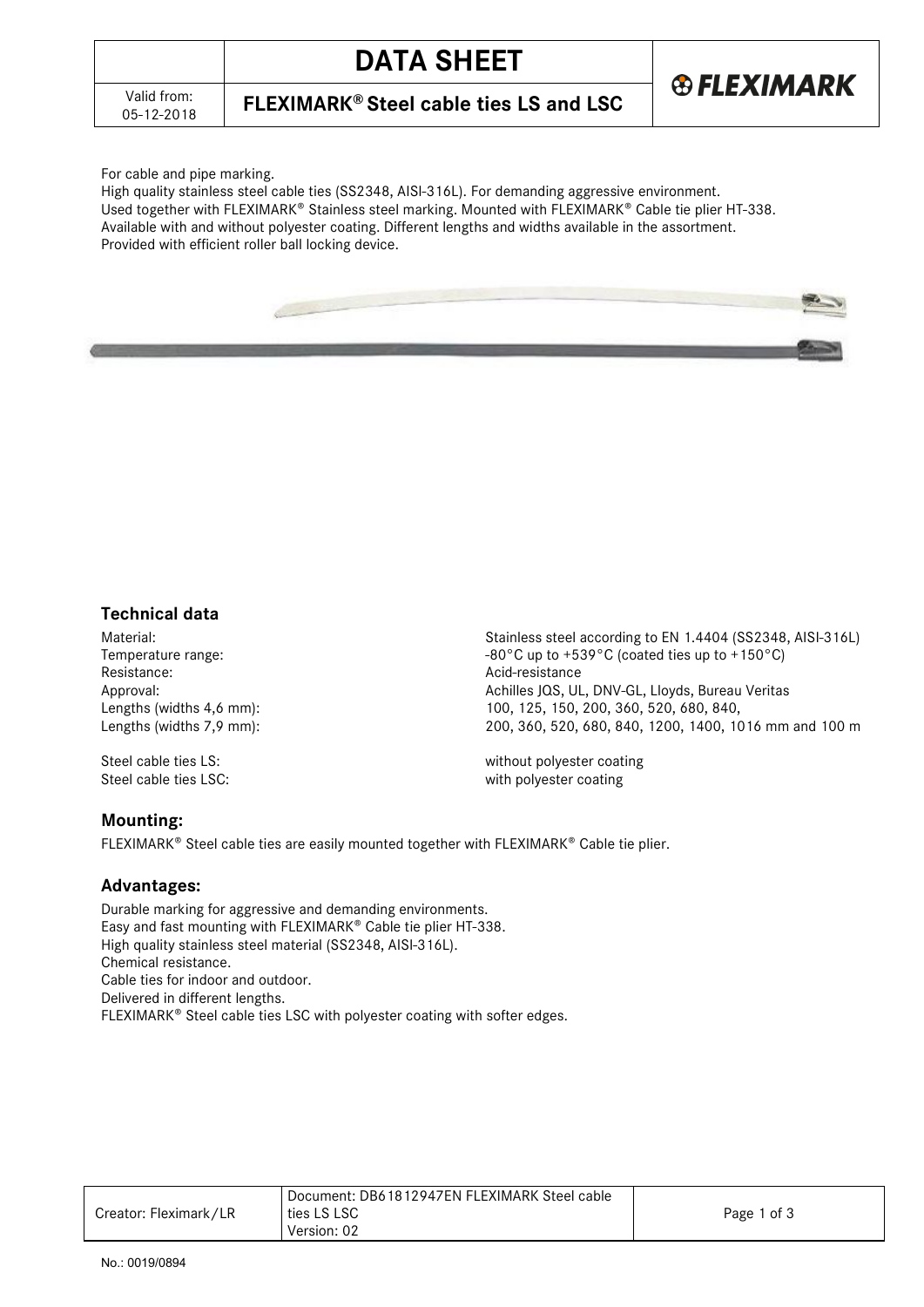05-12-2018 **FLEXIMARK® Steel cable ties LS and LSC**

# **Product data:**

| <b>FLEXIMARK<sup>®</sup> Steel cable ties LS</b> |               |                     |           |                    |    |
|--------------------------------------------------|---------------|---------------------|-----------|--------------------|----|
| E-nr.                                            | LAPP Part no. | Article designation | Size (mm) | Content (pcs/unit) | PU |
| 1516600                                          | 61812947      | LS 4.6x100          | 4.6x100   | 100                |    |
| 1516602                                          | 61812948      | LS 4.6x125          | 4.6x125   | 100                |    |
| 1516604                                          | 61812949      | LS 4.6x150          | 4.6x150   | 100                |    |
| 1516606                                          | 61812950      | LS 4.6x200          | 4.6x200   | 100                |    |
| 1516608                                          | 61812960      | LS 4.6x360          | 4.6x360   | 100                |    |
| 1516610                                          | 61812970      | LS 4.6x520          | 4.6x520   | 100                |    |
| 1516641                                          | 61812980      | LS 4.6x680          | 4.6x680   | 100                |    |
| 1516642                                          | 61812990      | LS 4.6x840          | 4.6x840   | 100                |    |
| 1516611                                          | 61813000      | LS 7.9x200          | 7.9x200   | 100                |    |
| 1516612                                          | 61813010      | LS 7.9x360          | 7.9x360   | 100                |    |
| 1516613                                          | 61813020      | LS 7.9x520          | 7.9x520   | 100                |    |
| 1516614                                          | 61813030      | LS 7.9x680          | 7.9x680   | 100                |    |
| 1516643                                          | 61813040      | LS 7.9x840          | 7.9x840   | 100                |    |
| 1517273                                          | 61813050      | LS 7.9x1016         | 7.9x1016  | 100                |    |
| 1516644                                          | 61813083      | LS 7.9x1200         | 7.9x1200  | 100                |    |
| 1516645                                          | 61812991      | LS 7.9x1400         | 7.9x1400  | 100                |    |

| (with polyester coating) |               |                            |           |                    |    |
|--------------------------|---------------|----------------------------|-----------|--------------------|----|
| E-nr.                    | LAPP Part no. | <b>Article designation</b> | Size (mm) | Content (pcs/unit) | PU |
| 1516630                  | 61813085      | LSC 4.6x100                | 4.6x100   | 100                |    |
| 1516632                  | 61813086      | LSC 4.6x125                | 4.6x125   | 100                |    |
| 1516634                  | 61813087      | LSC 4.6x150                | 4.6x150   | 100                |    |
| 1516636                  | 61813088      | LSC 4.6x200                | 4.6x200   | 100                |    |
| 1516638                  | 61813089      | LSC 4.6x360                | 4.6x360   | 100                |    |
| 1516640                  | 61813090      | LSC 4.6x520                | 4.6x520   | 100                |    |
| 1516651                  | 61813091      | LSC 4.6x680                | 4.6x680   | 100                |    |
| 1516652                  | 61813092      | LSC 4.6x840                | 4.6x840   | 100                |    |
| 1516653                  | 61813093      | LSC 7.9x200                | 7.9x200   | 100                |    |
| 1516654                  | 61813094      | LSC 7.9x360                | 7.9x360   | 100                |    |
| 1516655                  | 61813096      | LSC 7.9x520                | 7.9x520   | 100                |    |
| 1516656                  | 61813097      | LSC 7.9x680                | 7.9x680   | 100                |    |
| 1516657                  | 61813098      | LSC 7.9x840                | 7.9x840   | 100                |    |

# **FLEXIMARK Steel cable ties LS**

(on a roll with accessories)



| E-nr.   | LAPP Part no. | <b>Article designation</b> | Size $(mm/m)$    | Content (pcs/unit) | PU |
|---------|---------------|----------------------------|------------------|--------------------|----|
| 1516647 | 61812946      | Head lock 4.6              | 11.5 mm $x6.4$ M | 100                |    |
| 1516648 | 61812992      | Head lock 7.9              | 13,5 mm x10,6 M  | 100                |    |
| 1516649 | 61812945      | LS 4.6x100M                | 4.6 mm x 100 M   | 1 (100m)           |    |
| 1516650 | 61813084      | LS 7.9x100M                | 7.9 mm x 100 M   | 1 (100m)           |    |

|                       | Document: DB61812947EN FLEXIMARK Steel cable |             |
|-----------------------|----------------------------------------------|-------------|
| Creator: Fleximark/LR | ties LS LSC                                  | Page 2 of 3 |
|                       | Version: 02                                  |             |